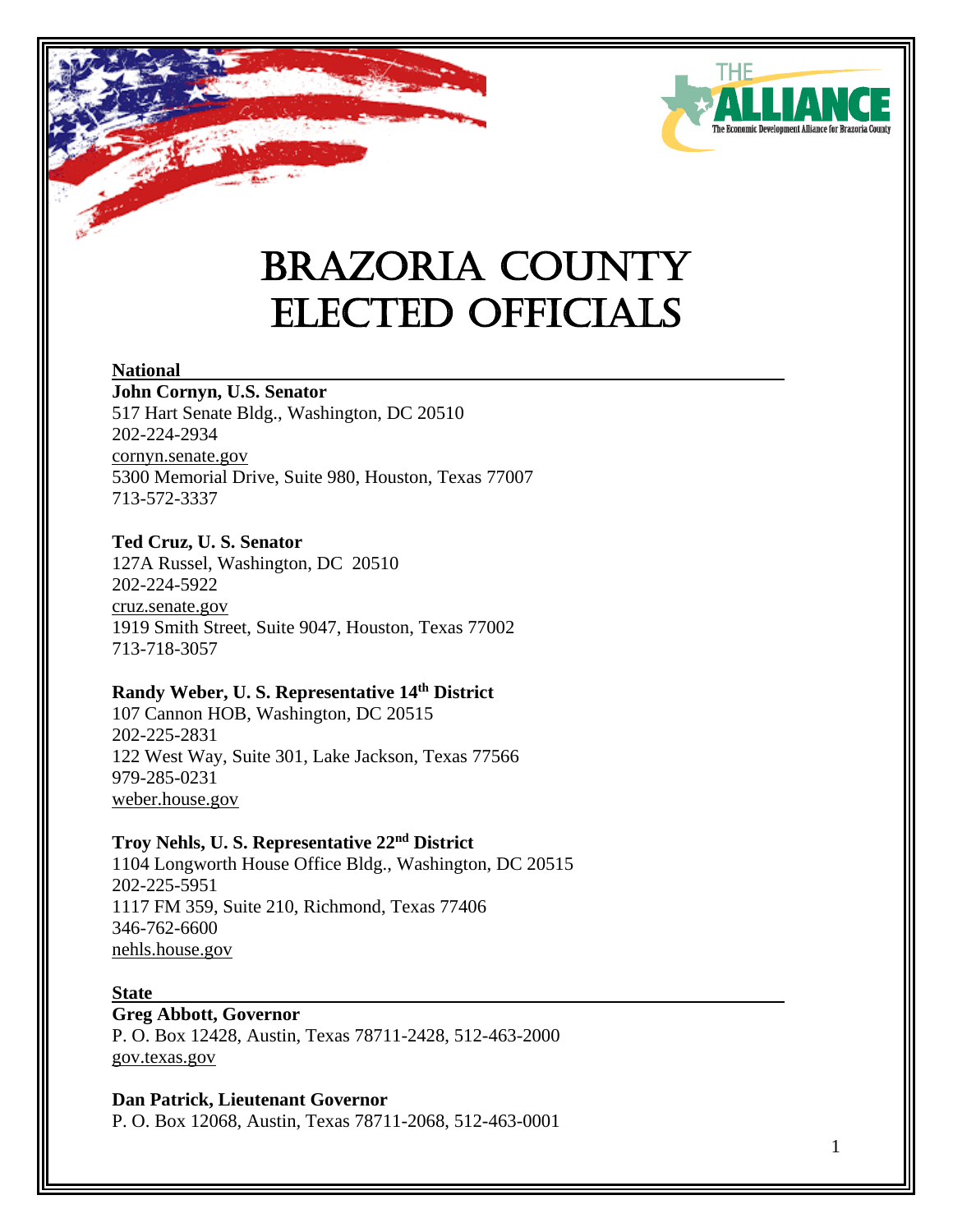#### **Joan Huffman, Senator District 17**

P. O. Box 12068, Austin, Texas 78711-2068 512-463-0117 129 Circle Way, Suite 101, Lake Jackson, Texas 77566 979-480-0994 [joan.huffman@senate.state.tx.us](mailto:joan.huffman@senate.state.tx.us)

#### **Larry Taylor, Senator District 11**

P. O. Box 12068, Austin, Texas 78711-2068 512-463-0111 The Commerce Center, Room 122, 6117 Broadway, Suite 122, Pearland, Texas 77581 281-485-9800 [Larry.taylor@senate.state.tx.us](mailto:Larry.taylor@senate.state.tx.us)

#### **Ed Thompson, Representative District 29**

Room 1N.7, P. O. Box 2910, Austin, Texas 78768-2910 512-463-0707 2341 N. Galveston Avenue, Suite 120, Pearland, Texas 77581 P. O. Box 2129, Pearland, Texas 77588-2129 281-485-6565 [ed.thompson@house.state.tx.us](mailto:ed.thompson@house.state.tx.us)

# **Cody Vasut, Representative District 25**

Room E2.702, P. O. Box 2910, Austin, Texas 78768-2910 512-463-0564 222 N. Velasco, Angleton, Texas 77515 979-848-1770 [Cody.vasut@house.state.tx.us](mailto:Cody.vasut@house.state.tx.us)

#### **County**

# **Matt Sebesta, County Judge**

111 E. Locust, Suite 102A, Angleton, Texas 77515 979-864-1200 281-756-1200 [matts@brazoria-county.com](mailto:matts@brazoria-county.com)

# **Donald "Dude" Payne, Commissioner, Precinct 1**

P. O. Box 998, Clute, Texas 77531-0998 979-864-1523 [dudep@brazoria-county.com](mailto:dudep@brazoria-county.com)

#### **Ryan Cade, Commissioner, Precinct 2**

21017 CR 171, Dept. 3, Angleton, Texas 77515 979-864-1548 [rcade@brazoria-county.com](mailto:rcade@brazoria-county.com)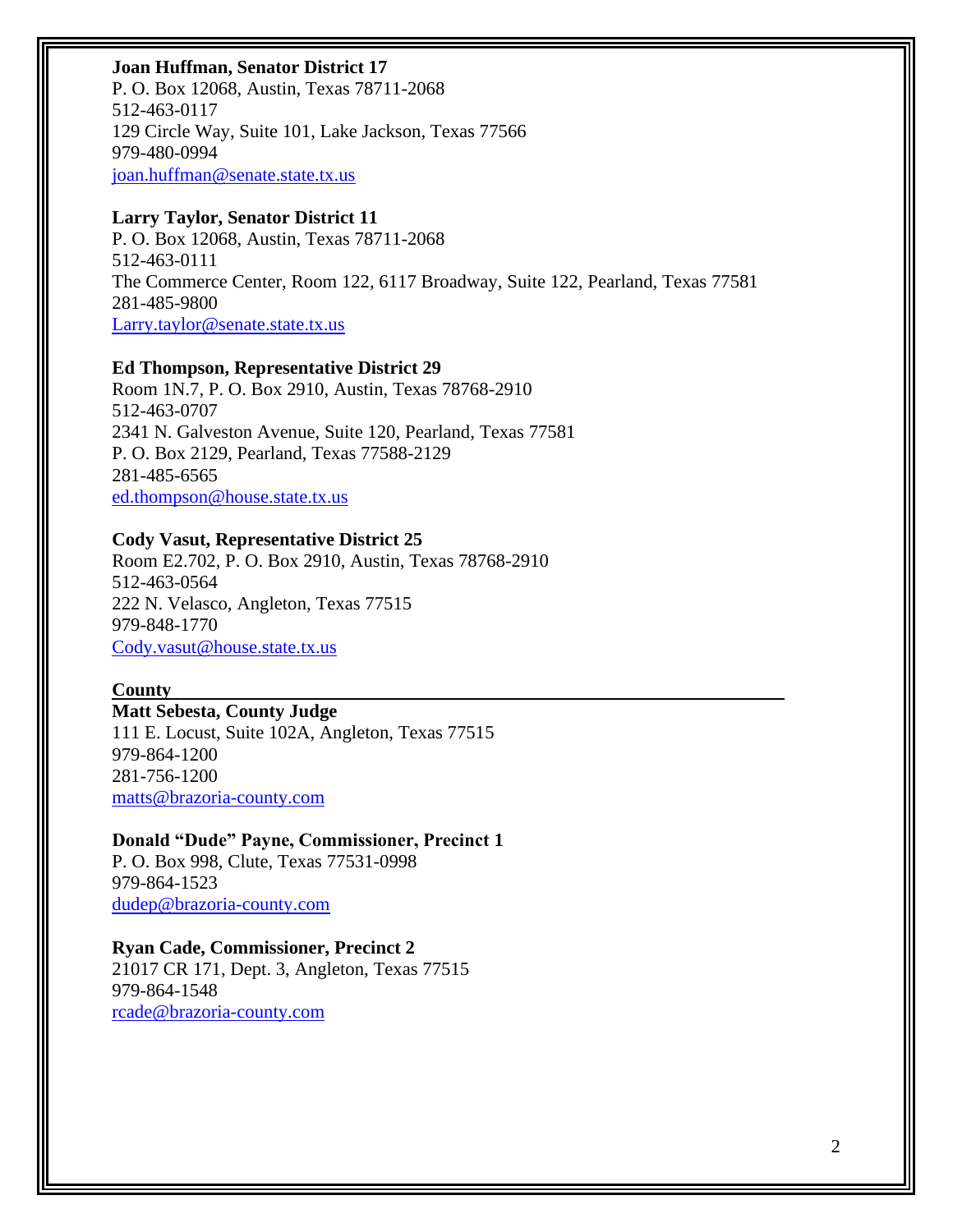#### **Stacy L. Adams, Commissioner, Precinct 3**

P. O. Box 548, Alvin, Texas 77512 -0548 281 -331 -3197 [stacya@brazoria](mailto:stacya@brazoria-county.com) -county.com

#### **David Linder, Commissioner, Precinc t 4**

P. O. Box 368, Brazoria, Texas 77422 -0368 979 -864 -1529 [davidl@brazoria](mailto:davidl@brazoria-county.com) -county.com

#### **Cities**

**City of Alvin** Paul A. Horn, Mayor 216 W. Sealy, Alvin, Texas 77511 281 -388 -4200 [phorn@cityhall.cityofalvin.com](mailto:phorn@cityhall.cityofalvin.com) Council: Brad Richards, At Large 1 Joel Castro, Mayor Pro Tem, At Large 2 M artin Vela, District A Adam Arendell, District B Keith Thompson, District C Glenn Starkey, District D Gabe Adame, Di strict E

# **City of Angleton**

Jason Perez, Mayor 121 South Velasco, Angleton, Texas 77515 979 -849 -4364 [jperez@angleton.tx.us](mailto:jperez@angleton.tx.us) Council: Eric Brown , Position 1 Travis Townsend, Position 2 John Wright, Mayor Pro Tem , Position 3

# **Village of Bailey's Prairie**

Cecil Booth , Position 4 Mark Gongora, Position 5

Tammy Mutina, Mayor P. O. Box 71 Angleton, Texas 775 1 6 -0071 979 -849 - 0134 [baileysprairie@outlook.com](mailto:baileysprairie@outlook.com) Aldermen:

Donn a Due s, Secretary Oscar Greek Cheryl McBeth, Mayor Pro Tem Michelle Powless Rayland Wagner Tom Belmore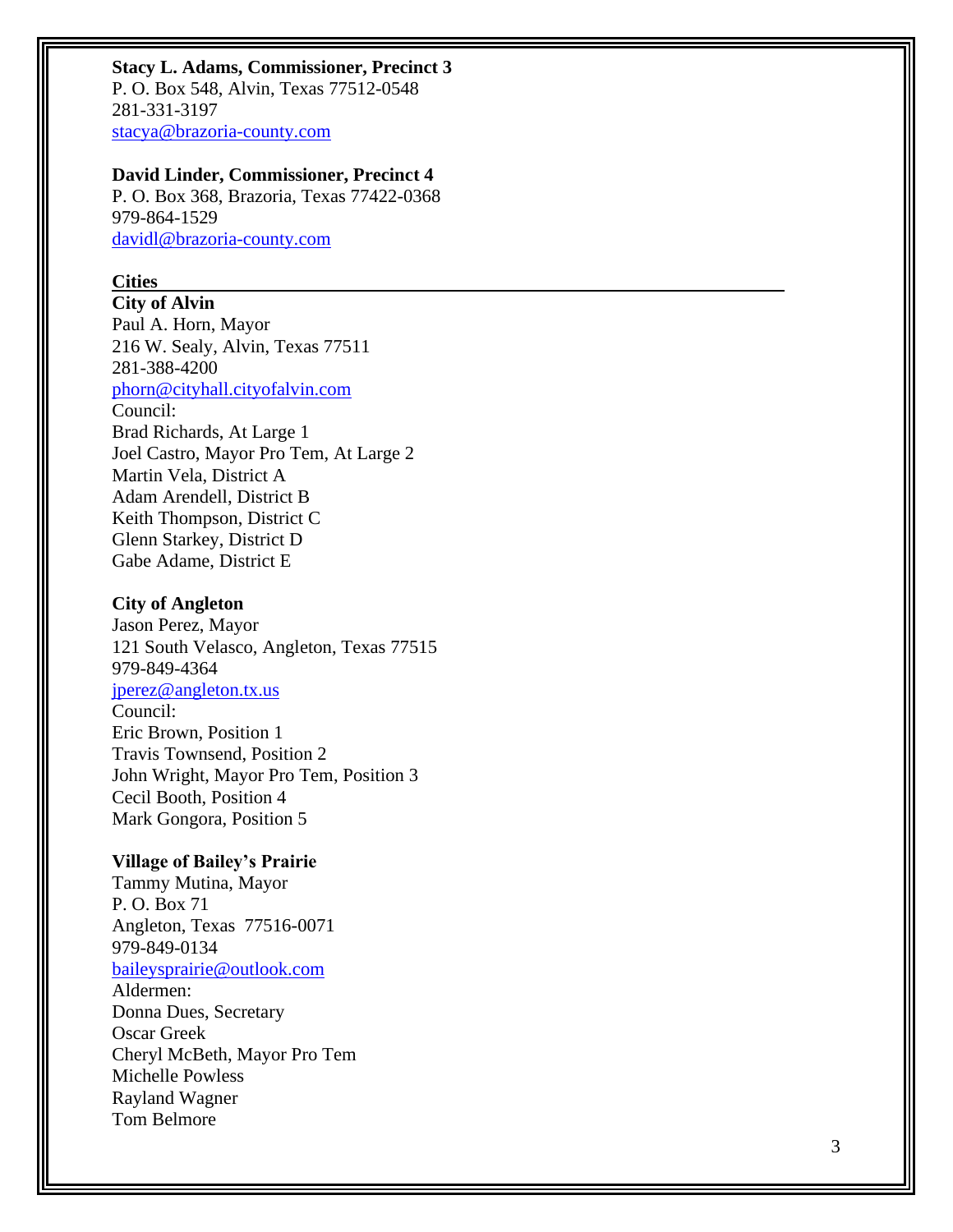#### **Village of Bonney**

Raymond Cantu, Mayor 19025 Hwy 521, Bonney, Texas 77583 281 -595 -2269

# [info@bonneytexas.gov](mailto:info@bonneytexas.gov)

Aldermen: Tony Gonzalez, Alder Position 1 Bevelria Doyle, Alder Position 2 Manuel Cantu, Jr., Alder Position 3 Jennifer Winans, Alder Position 4 Vacant, Alder Position 5

#### **City of Brazoria**

Phillip Ray, Mayor 201 S. Main, Brazoria, Texas 77422 979 -798 -24 8 9 [mayor@cityofbrazoria.org](mailto:mayor@cityofbrazoria.org)

Council: Marcus Rabren, Position 1 Gail Logsdon, Position 2 Perry G. Morris, Position 3 Tina Watts, Position 4 Susan Swanner Parker, Position 5

#### **Brookside Village**

Craig Bailey, Mayor 6243 Brookside Road, Brookside Village, Texa s 77581 281 -485 -3048 [info@brooksidevillage](mailto:info@brooksidevillage-tx.org) -tx.org Council: Jana Largent Donald Flynn Glenda Hundl Richard Cantu, Mayor Pro Tem Beth Croix

#### **City of Clute**

Calvin Shiflet, Mayor P. O. Box 997, Clute, Texas 77531 -0997 979 -265 -2541 [cshiflet@clutetexas.gov](mailto:cshiflet@ci.clute.tx.us) Council: Jeff Crisp, Ward A Erick Aguilar, Ward B Nicole Maddox, Ward C Travis Quinn, Ward D Fr ance s Vaughn, Ward E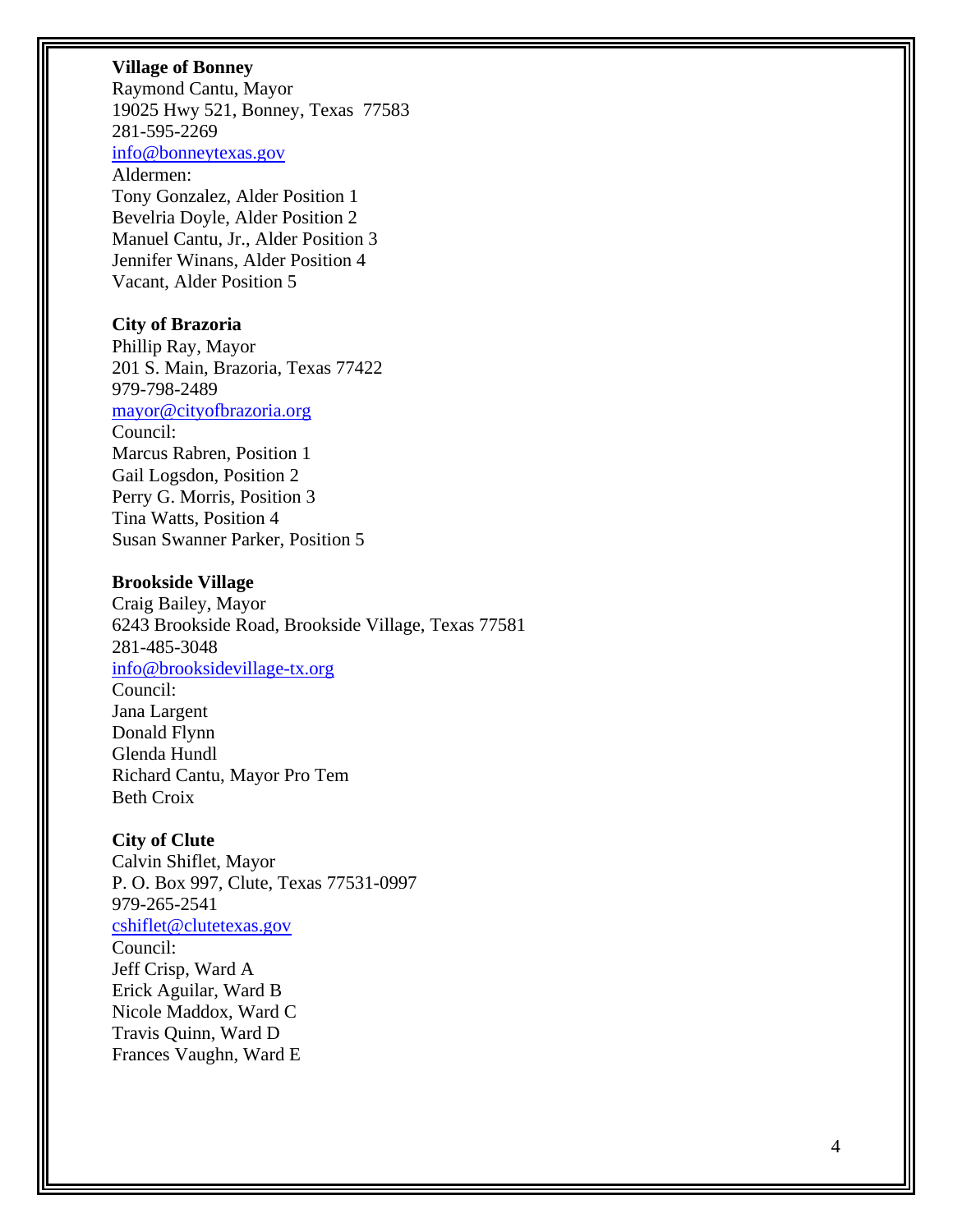#### **City of Danbury**

Suzanne Powell, Mayor P. O. Box 258, Danbury, Texas 77534 -0258 979 -922 -1551

# [danbury1@sbcglobal.net](mailto:danbury1@sbcglobal.net)

Council: Rocky Hicks Jon Williams Keith Woods

# **City of Freeport**

Brooks Bass, Mayor 200 W. 2nd Street, Freeport, Texas 77541 979 -233 -3526

# [bbass@freeport.tx.us](mailto:bbass@freeport.tx.us)

Council: Jeff Pena, Ward A Jerry Cain, Ward B Mario Muraira, Ward C Roy Yates, Ward D

#### **City of Hillcrest Villag e**

Tom Wilson, Mayor P. O. Box 1172, Alvin, Texas 77512 -1172 281 -756 -0577 [cityofhillcrestvillage@hotmail.com](mailto:cityofhillcrestvillage@hotmail.com) Council: Terrell Franzen, Mayor Pro Tem Ramiro Mondragon Lawrence Higgins Kendall McGilvray

#### **Town of Holiday Lakes**

Norman Schroeder, Mayor 195 North Texas Avenue, Holiday Lakes, TX 77515 RR8, Box 747, Holiday Lakes, Texas 77515 979 -849 -1136 [mayor@holidaylakestexas.com](mailto:mayor@holidaylakestexas.com) Council: Roberta Hamby, Position 1 Lorenzo Macias, Jr. , Position 2 Terry Mitchell, Position 3 Kay Young, Position 4 Disa Schulze, Mayor Pro Tem, Position 5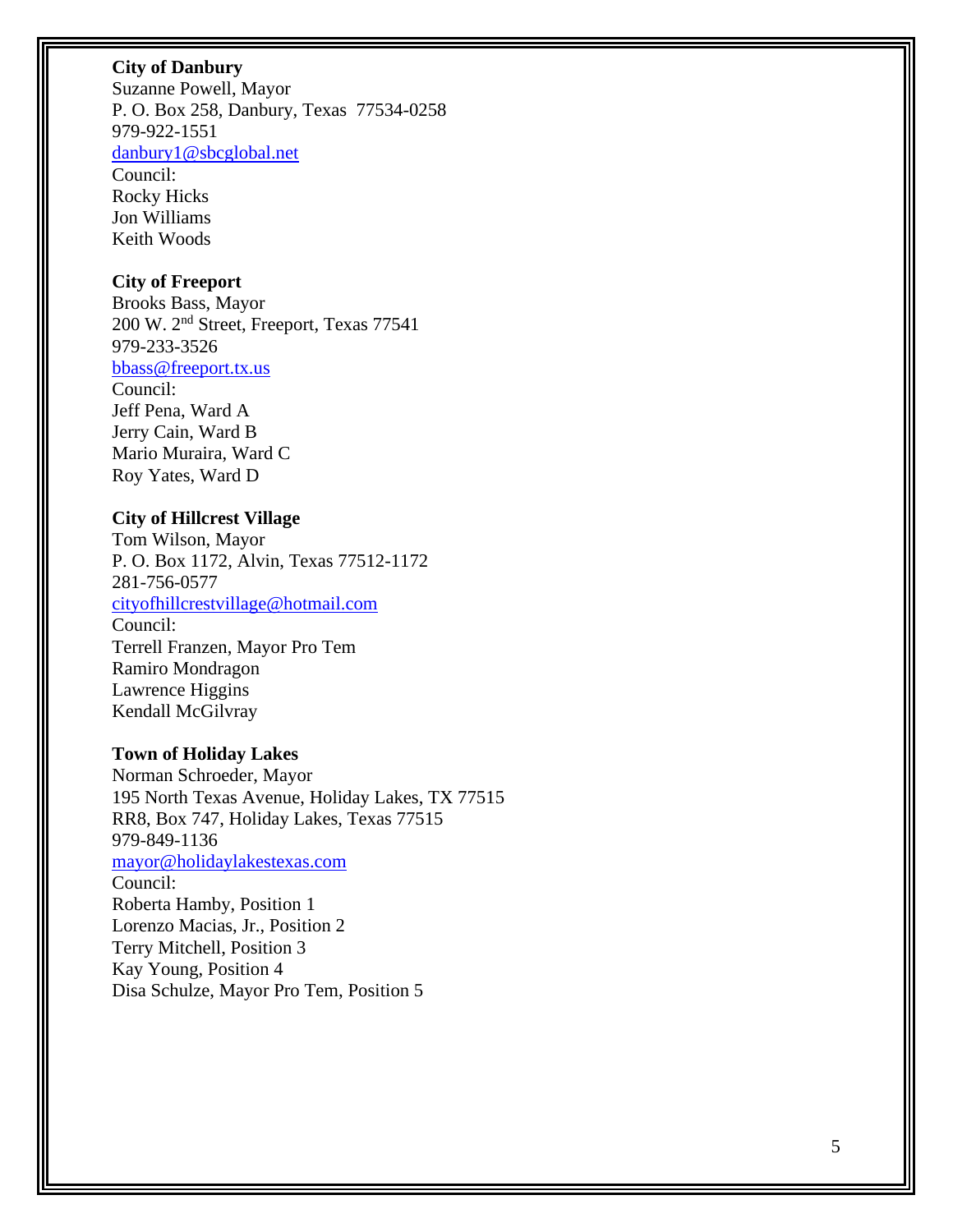#### **City of Iowa Colony**

Michael Byrum -Bratsen, Mayor 12003 County Road 65, Rosharon, Texas 77583 281 -369 -2471

[mikebyrum@cityofiowacolony.com](mailto:mholton@cityofiowacolony.com)

Council: McLean Barnett, Position 1 Arnetta Hicks -Murray, Position 2 Marquette Greene -Young, Position 3 Kacy Smajstria, Position 4 Chad Wilsey, Position 5

#### **Village of Jones Creek**

Terry Jeffers, Mayor 7207 S. F. Aust in Road, Jones Creek, Texas 77541 979 -233 -2700 [jc.cityhall@coastal](mailto:jc.cityhall@coastal-link.net) - link.net Aldermen: David Galloway Corey Thomas Nicole Hardesty

Glenn Jordan AJ Jinkins

# **City of Lake Jackson**

Gerald Roznovsky, M ayor 25 O ak Drive, Lake Jackson, Texas 77566 979 -415 -2500 [groznovsky@lakejacksontx.go](mailto:groznovsky@lakejacksontx.gov) v Council: Matthew Broaddus, Mayor Pro Tem , Position 1 Vinay Singhania, Position 2 Open, Position 3 Chase Blanchard, Posi tion 4 Jon "J.B." Baker, Position 5

# **City of Liverpool**

Bill Strickland, Mayor P. O. Box 68, Liverpool, Texas 77577 -0068 28 1 -581 -2342 [clong@cityofliverpooltexas.com](mailto:clong@cityofliverpooltexas.com) Council: Craig Kartye Ric Bogue Ro l and Agrella Arthur Fuhrmann Phillip Loving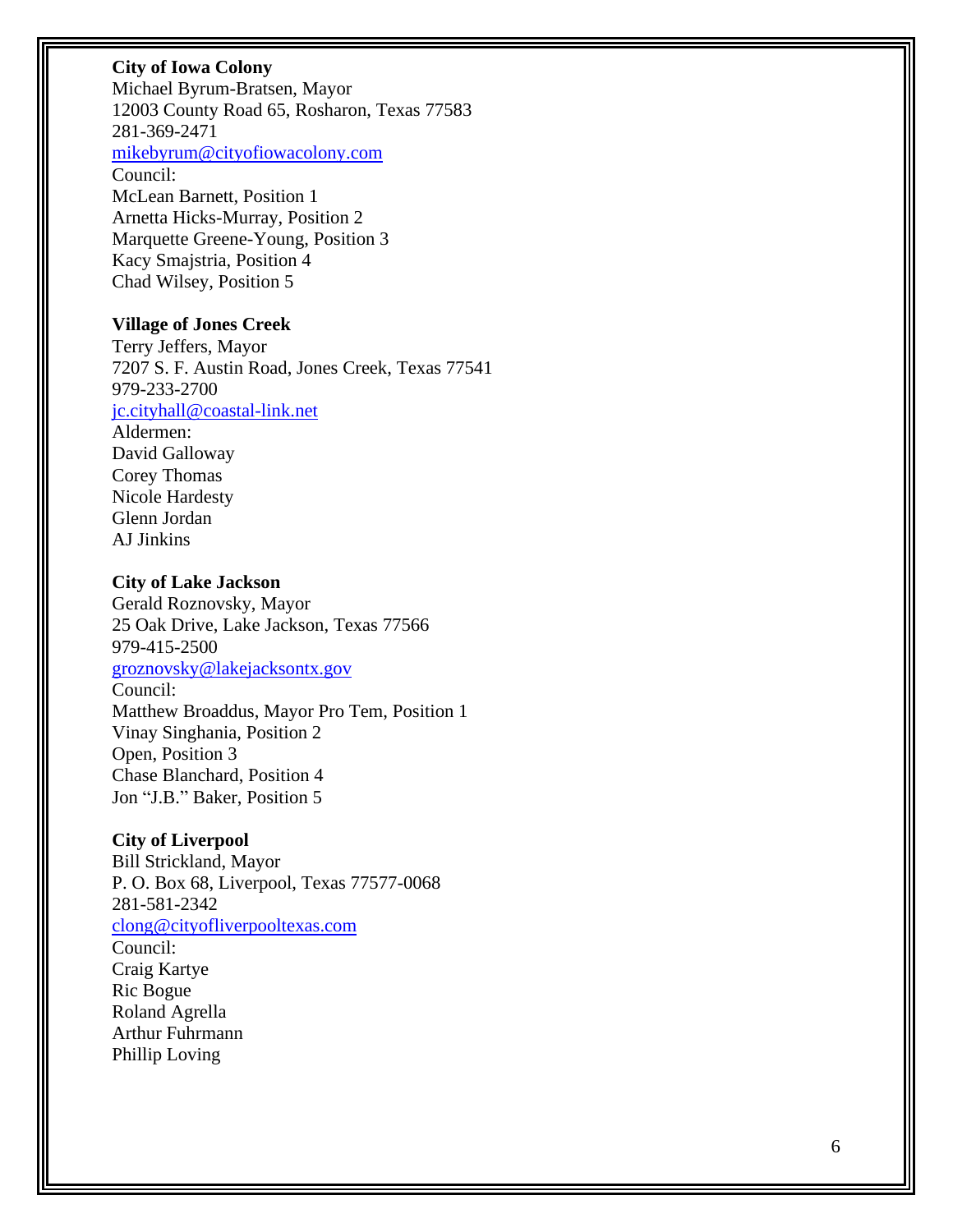#### **City of Manvel**

Debra Davison, Mayor P. O. Box 187, Manvel, Texas 77578 -0187 281 -489 -0630

# [ddavison@cityofmanvel.com](mailto:ddavison@cityofmanvel.com)

Council: Larry Akery, Place 1 Lorraine Hehn, Plac e 2, Mayor Pro Tem Niccole Tyson , Place 3 Dan Davis, Place 4 Jason Albert, Place 5 Jerome Hudson , Place 6

#### **City of Oyster Creek**

Justin Mark Mills, Mayor 3210 FM 523, Oyster Creek, Texas 77541 979 -233 - 0 243 an [di@cityofoystercreek.com](mailto:andi@cityofoystercreek.com) Council: James Dvorak, Mayor Pro Tem, Position 1 Miguel Barbosa, Position 2 Lonnie Carr , Jr . , Position 3 Harold Vandergrift , Jr. , Position 4 Johnny Joe Romero, Jr., Position 5

#### **City of Pearland**

Kevin Cole Mayor 3519 Liberty Drive, Pearl and, Texa s 77 581 -5416 281 -652 -1600 [kcole@pearlandtx.gov](mailto:treid@pearlandtx.gov) Council: Luke Orlando, Position 1 Tony Carbone , Position 2 Alex Kamkar , Position 3 Adrian Hernandez, Mayor Pro Tem, Positi o n 4 J. David Little , Position 5 Trent Pere z , P osition 6 Woody Owens, Position 7

#### **Town of Quintana**

Steve Alongis, Mayor 814 N. Lamar, Q uintana, Texas 77541 979 -233 -0848 [cityadministrato](mailto:cityadministrator@quintanatx.com) r @ quintanatx.com Council: Mike Cassata, Position 1 Shari W righ t , Position 2 Mike Fletcher, Position 3 Amy Waldorf, Position 4 Debbie Alongis, P osition 5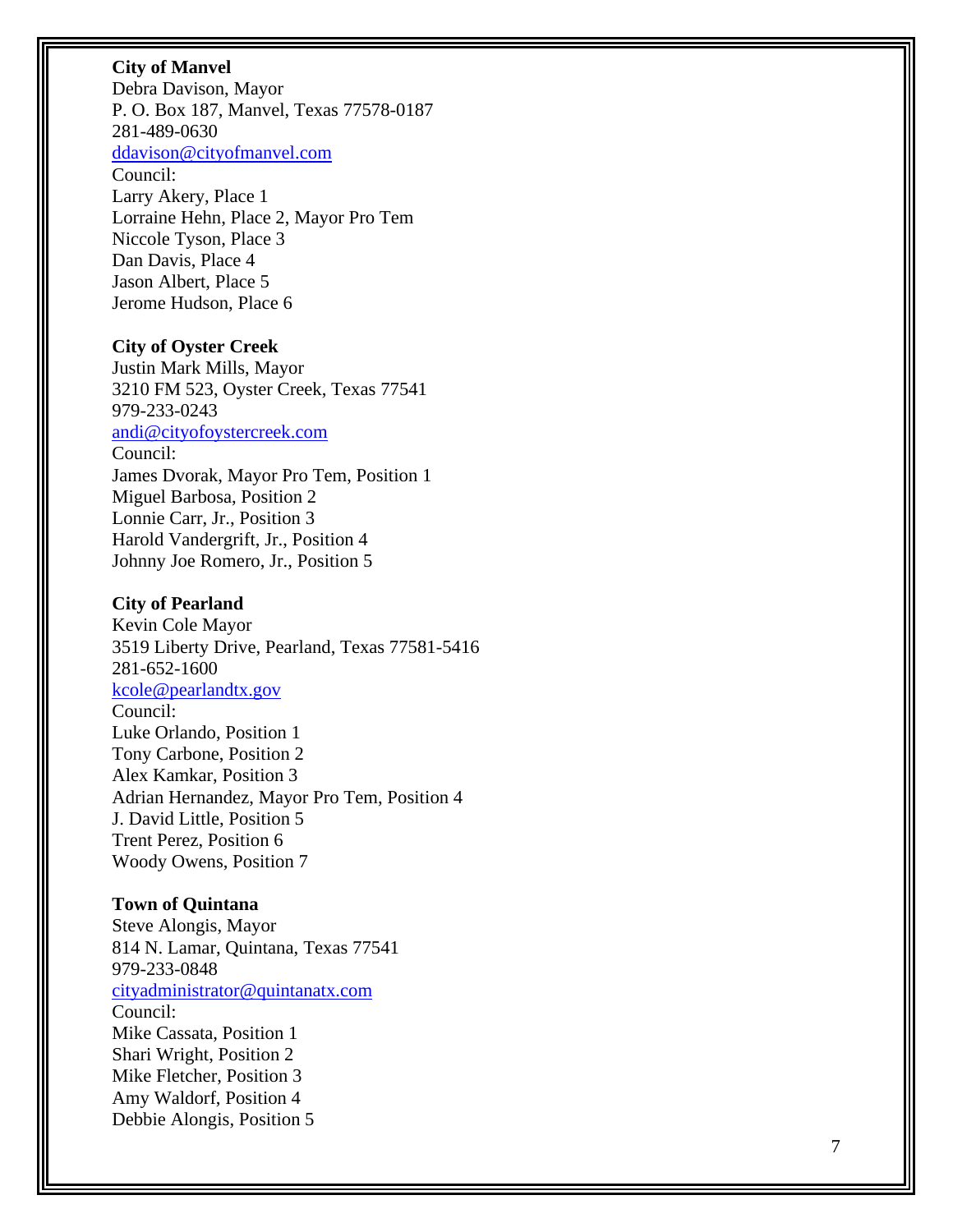#### **City of Richwood**

Steve Boyk i n, Mayo r 1800 N. Brazosport Blvd., Richwood, Texas 77531 979 -26 5 - 208 2 [sboykin@richwoodtx.gov](mailto:sboykin@richwoodtx.gov) Council:

Mike Johnson, Position 1 Melissa Strawn, Position 2 Matthew Yarborough, Position 3 Rory Escalante, Positio n 4 Carey Lankford, Position 5

#### **City of Sandy Point**

C. J. Waller, Jr., Mayor P. O. Box 1098, Sandy Point, Texas 77583 346 -456 -3535 [sandypointtexas@hotmail.com](mailto:sandypointtexas@hotmail.com) Commissioners: Kurt Quinn John Caldwell

#### **Villag e of Surfside Beach**

Greg Bisso , Mayor 13 04 Monument Drive, Surfside Beach, Texas 77541 979 -233 -1531 [amanda@surfsidetx.org](mailto:amanda@surfsidetx.org) Aldermen Toni Capretta, Mayor Pro Tem Oscar Jalifi Peggy Llewellyn Bob Petty Sean Robertson Jonathan Gerber

#### **City of Sweeny**

Jeff Farley, Mayor P. O. Box 248, Sweeny, Texas 77480 -0248 979 -548 -3321 [jwfarley@sweenytx.gov](mailto:ddlemon@ci.sweeny.tx.us) Council: Mark Morgan, Jr., Position 1 Bill Hayes, Posi tion 2 Brian Brooks, Position 3 John A. Rambo, Position 4 Tim Pettigrew, Position 5